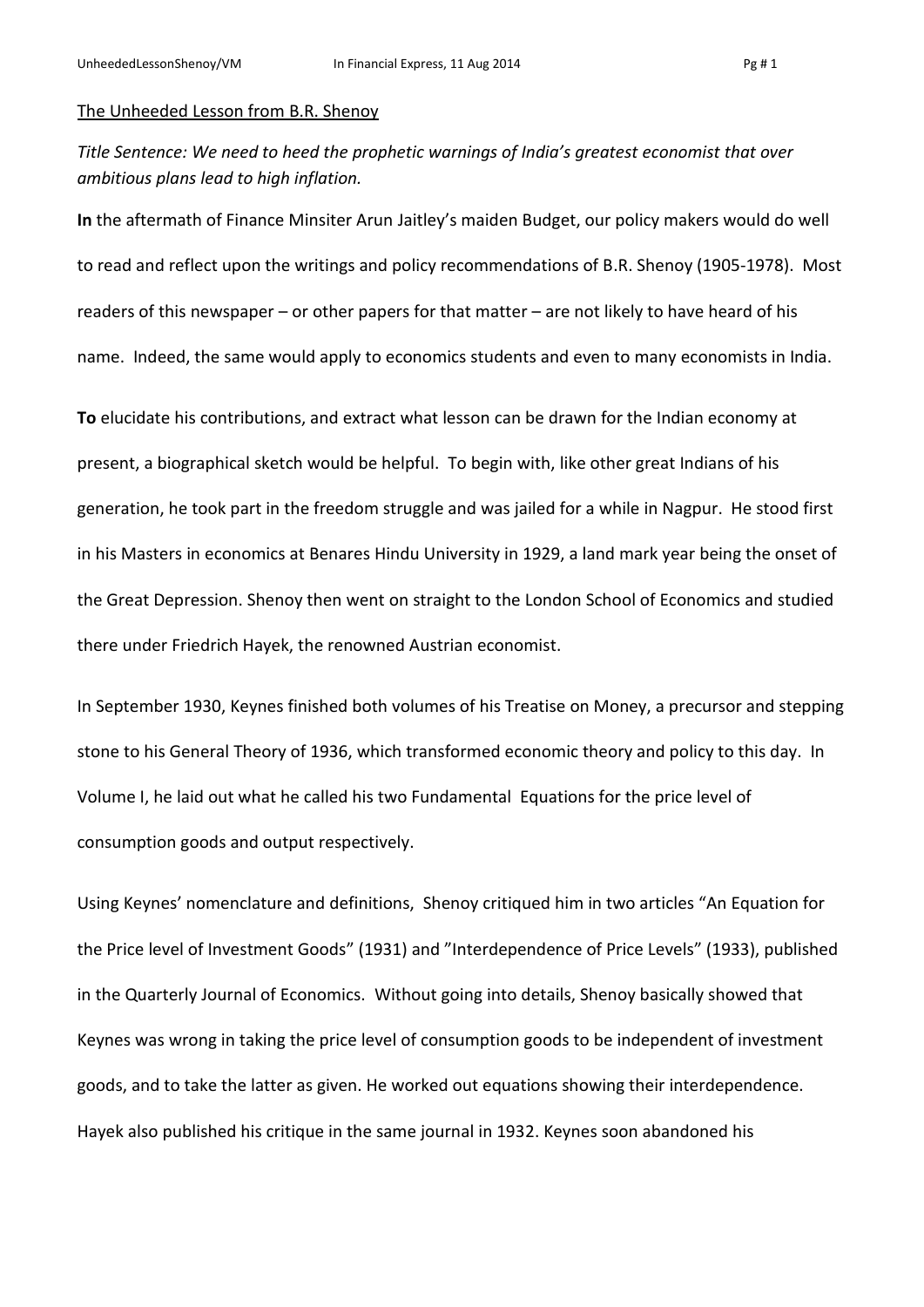Fundamental Equations of the Treatise, and altered his definition of savings for his subsequent analysis of the General Theory.

With these papers, Shenoy became the first Indian economist to publish in an international journal. But more than that, along with Hayek and Sir Dennis Robertson (Keynes' brilliant critic), he grappled during the 1930s with the tricky issues pertaining to different types of saving -- voluntary, enforced etc. In subsequent books and articles, he wrote extensively on savings, providing different classifications, and analysing the circumstances under which hoarded wealth would add to total savings.

After his London School phase, Shenoy taught in various colleges in Ceylon and India, in particular in Ahmedabad, and joined the RBI in 1945. He worked there through the early 1950s in various capacities, but left around 1954 to resume teaching at Gujarat University, where he continued until 1968. In complete isolation, he battled the prevailing Nehruvian orthodoxy until his death in 1978.

Going by the pedigree of his degree and publications, Shenoy was truly outstanding. But over and above these academic distinctions, the reason I consider him to be India's greatest economist is his real time track record of policy recommendations, discussed below. One can arrive at this conclusion despite being sceptical of some aspects of Hayekian economics, and its blanket aversion to 'artificially created' paper money.

To understand and appreciate his contribution, one needs to not just rewind from the present to 1955, but to pause there for quite a while. For those readers who do not know, in that year, India started a major policy shift leading to the Mahalanobis strategy of Soviet style centralized planning geared to heavy industry, that began to be implemented in the Second Five Year Plan of 1956.

To finance that required resource mobilization and deficit financing on a massive scale, culminating in foreign exchange controls and forced savings through various means. Many of the economic ills, that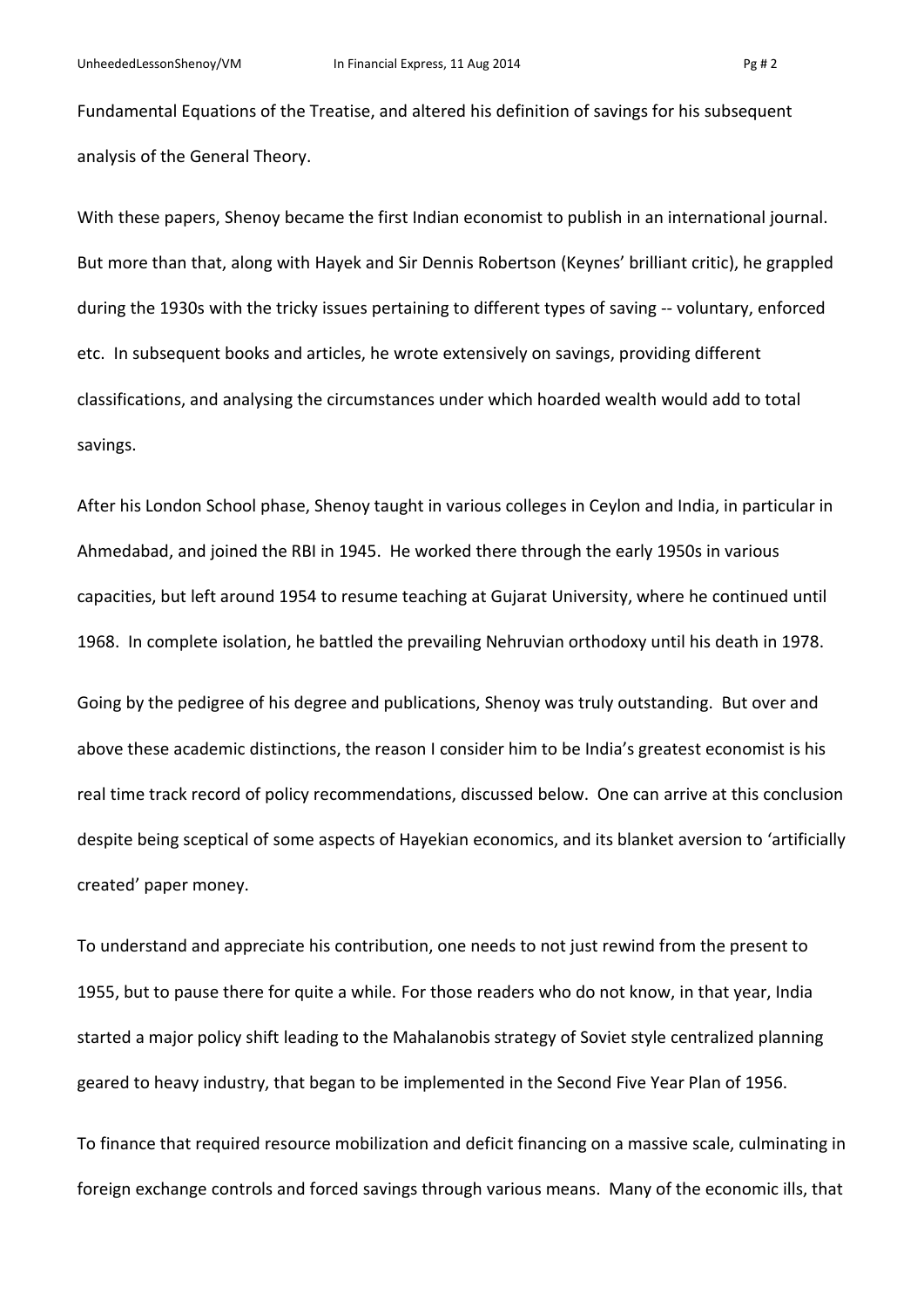India began to legally undo in 1991, under pressure from the IMF, were due to the policy mistakes of this Plan.

In April 1955, a panel of 20 economists submitted the draft for the Second Five Year Plan to the Government of India, based on Mahalanobis' Plan frame. With extraordinary foresight, Shenoy wrote a solitary 'Note of Dissent' on the Memorandum of the panel of economists. His critique was on three grounds – first, the excessive size of the Plan, second the magnitude of deficit financing for the Plan, and finally the policy and institutional implications of the Plan frame.

Regarding the Size of the Plan and its mode of deficit financing, he wrote, *"to force a pace of development in excess of the available real resources must necessarily involve uncontrolled inflation… once inflation begins, it tends to gather momentum. We should therefore be forewarned about the dangers of an over ambitious plan"*. He was staunchly against coercive measures imposed upon the poor, stating *"I am unable, therefore, to agree to my colleagues' recommendations to amend Article 286(3) of the Constitution in order to permit taxation of articles essential to the life of the community".* 

On the microeconomic front, Shenoy was for standard free market policies, against *"general extension of nationalisation on principle"*. In particular, and of crucial relevance for the situation today, he opposed State buffer stock schemes (instead of forward markets) to deal with sharp falls in agricultural prices and to smooth out price volatility, *"Price support of agricultural produce is a risky venture, and we should be forewarned of the dangers of it….seasonal interventions may turn into long-term operations…..In the Indian context, a policy of price support of agricultural produce may force the economy down the inclined plane of inflation."* (A clarification is called for. His stress on the inflationary potential of agricultural price support does not contradict his overall view that inflation was due to money creation to finance the Plan deficit, since "*the strain of the subsidy would manifest itself in a shortage of budget resources.*")